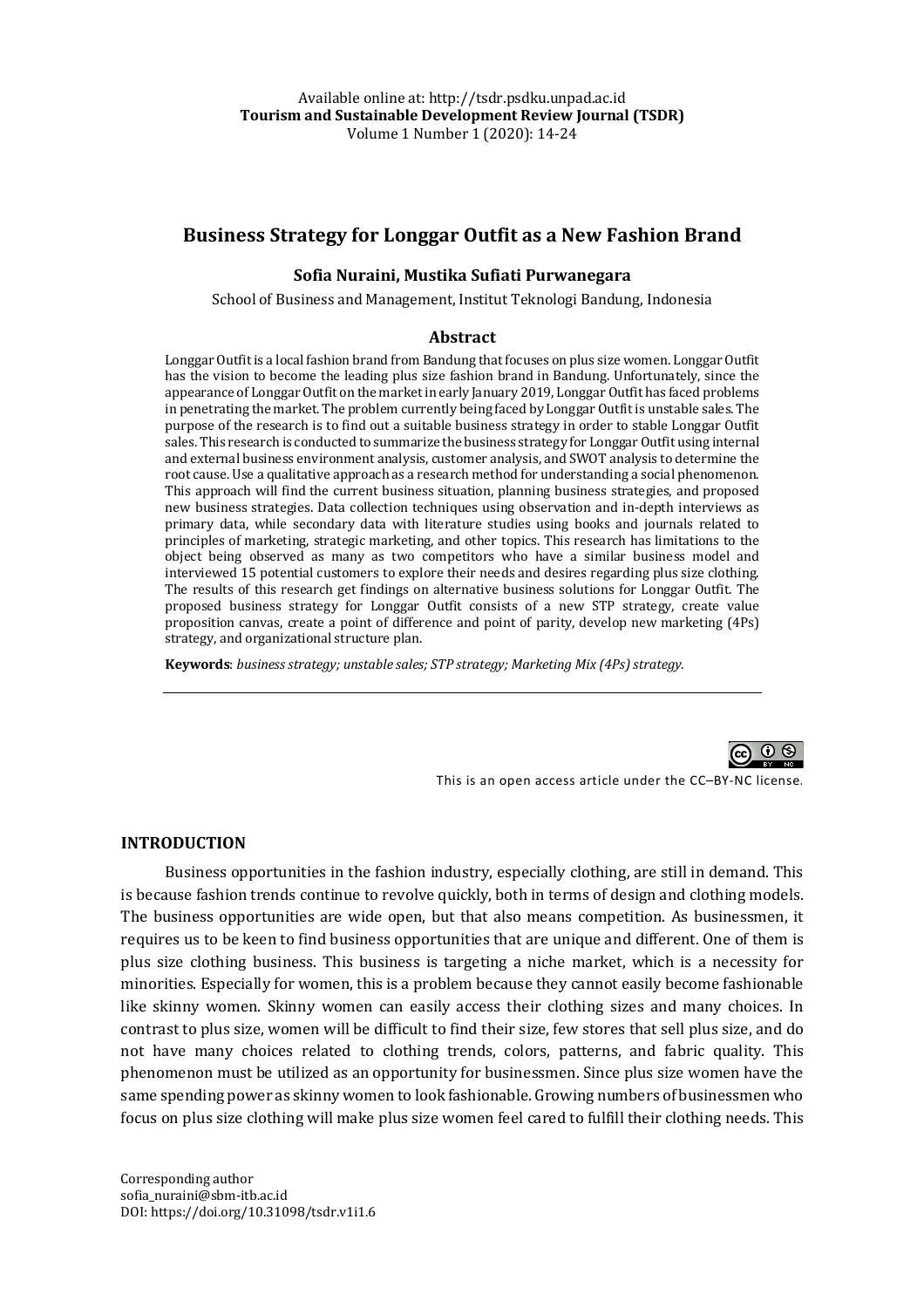is the reason for Longgar Outfit to presence as a new brand that specializes in the needs of plus size women's clothing.

Longgar Outfit is a local fashion brand from Bandung that focuses on plus size women. Longgar Outfit has the vision to become the leading plus size fashion brand in Bandung. Unfortunately, since the appearance of Longgar Outfit on the market in early January 2019, Longgar Outfit has faced problems in penetrating the market. The problem currently being faced by Longgar Outfit is unstable sales. Unstable sales have an impact on a low revenue. A sustainable business is a business that is able to generate revenue or profit. At the beginning of its appearance, Longgar Outfit followed the local bazaar to introduce the product. Longgar Outfit uses Instagram Ads feature on social media to reach a wider market. In addition, Longgar Outfit holds a bundling promo to attract consumers. Longgar Outfit efforts to increase sales through various marketing; however, sales or sold products do not meet our target of existing inventory or stocks. Longgar Outfit's inventory turnover for six months (January to June 2019) is  $1.69$  times. Longgar Outfit inventory turnover shows very low numbers, meaning the goods do not sell quickly. This results in capital being held back because inventory turnover is very low, as well as causing many unsold goods to pile up in the owner's house.

This research formulates a research question to solve the Longgar Outfit problem. The first question is, what causes Longgar Outfit unstable sales. The second question is, what the suitable business strategy for stable Longgar Outfit sales.

#### **LITERATURE REVIEW**

The objectives of this research are to analyze the root cause problem that causes Longgar Outfit unstable sales according to an internal and external business environment and also to find out the suitable business strategy for stable Longgar Outfit sales.

#### Internal Analysis

The first analysis is an internal analysis that comes from within the scope of the Longgar Outfit business. Internal analysis is using STP (Segmenting, Targeting, and Positioning). STP is useful for strategic planning to be more focused on achieving company goals. The STP process begins by segmenting the market into smaller parts with different needs, characteristics, or behaviors, then targeting as the process of evaluating and choosing one or more the attractiveness of each market segment and enter the appeal of each market segment, and the last is positioning process as a way for consumers to define products in minds based on important characteristics compared to competing products (Kotler & Armstrong, 2012: 190-207). The second internal analysis method is the marketing mix analysis. The marketing mix was defined in the book *Principles of Marketing* Chapter 2 as a tactical marketing tool that the companies combine to produce the desired response in the target market (Kotler & Armstrong 2012: 51). Marketing mix combines product, price, place, and promotion that are useful for planning and deciding product strategies to consumers. According to Kotler & Armstrong, the product is the combination of goods and services that the company provides to the target market. Price is the amount of money that the customers have to pay to receive a product. The place contains company activities that make the product accessible to the target market. Promotion refers to activities that convey the essence of the product and persuade the target customers to but the product  $(2012: 51-52)$ . The last method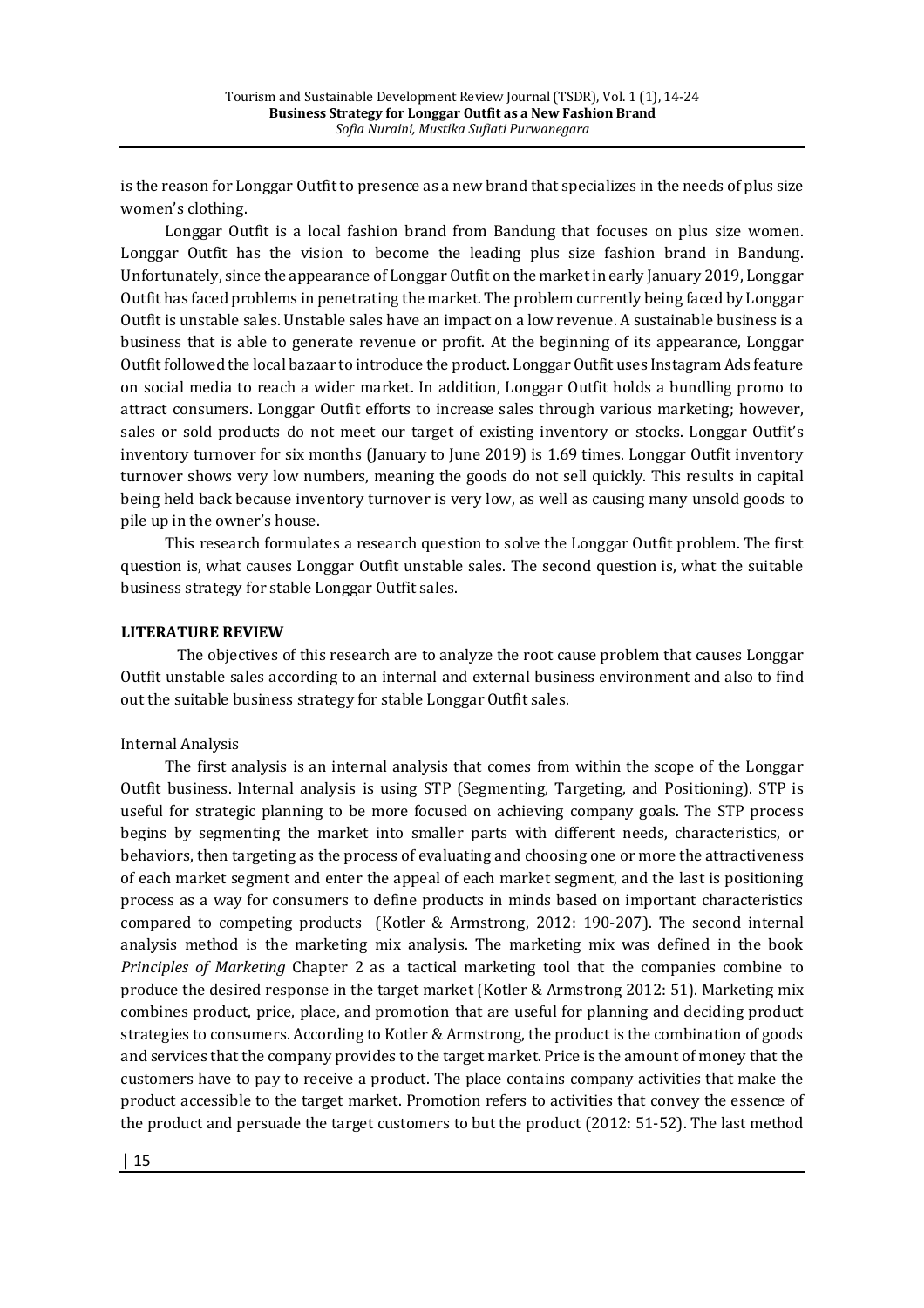is the value chain analysis. The value chain is a series of activities carried out by a company to produce a product or service. Analyze the company's internal activities that add value to the product and analyze to reduce costs or increase differentiation. The value chain, according to Porter (1985), aims to see the competitive advantages of the fellowship. Internal activities of the company should add value to the product and increase differentiation from competitors.

## External Analysis

External analysis using PESTLE, Porter's five forces, and competitor analysis. According to Rastogi & Trivedi (2016), PESTLE is a strategic planning tool used to assess the impact of political, economic, social, technological, environmental, and legal factors on a project. PESTLE is a strategic work scheme to recognize the external impacts of a business or project. External factors are factors outside of organization control that can directly affect operational processes. An organization needs to understand in order to create advantage strategies of opportunities and avoid threats from the business environment. While Porter's five forces are the framework theory published by Michael E. Porter as an analytical tool to find out the business competition. Porter's framework consists of five forces, including the threat of new entrants, bargaining power of suppliers, bargaining power of buyers, the threat of substitute products, and rivalry among existing competitors. There are rules in assessing competition among competitors, if the five forces are strong, the lower the profit potential of the industry. While the weaker the five forces are, the higher the profit potential of the industry (Rothaermel, 2017: 73). According to Porter (2008), in *Harvard Business Review* Porter's five forces concept comprises five forces, that is the threat of new entrants, bargaining power of suppliers, bargaining power of buyers, the threat of substitutes, and rivalry among existing competitors. The last is competitor analysis. Competitors themselves are companies that produce the same or similar products or services that we offer. Analyzing competitors according to Kotler  $\&$ Armstrong is a key competitor's identification process by evaluating their objectives, strategies, strengths and weaknesses, response patterns, and choose which competitors will be attacked or evaded (2012: 528). To design effective marketing strategies, it is necessary to analyze existing competitors. Compare marketing strategies STP (Segmentation, Targeting, and Positioning) and Marketing Mix (Product, Price, Place, and Promotion) carried out by the competitors.

### **Customer Analysis**

Customer analysis conducts interviews with current customers and potential customers. Current customers will target the respondents who have already purchased Longgar Outfit products, both through online and offline purchases. The discussion will be related to customer satisfaction, including complaints, feedback, and suggestions related to the product they have bought and used. Besides, asking about their shopping experience and intention to buy again. A potential customer will target the respondents who are female, aged range  $18 - 34$  years, wearing  $M/L/XL/XXL/etc.$  Sizes, have bought a plus size or oversize clothes by online or offline, and have problems or difficulties in finding plus size or oversize clothing. The questions related to perception, attractiveness, experience, expectations, and intention to buy on plus size clothing.

### SWOT Analysis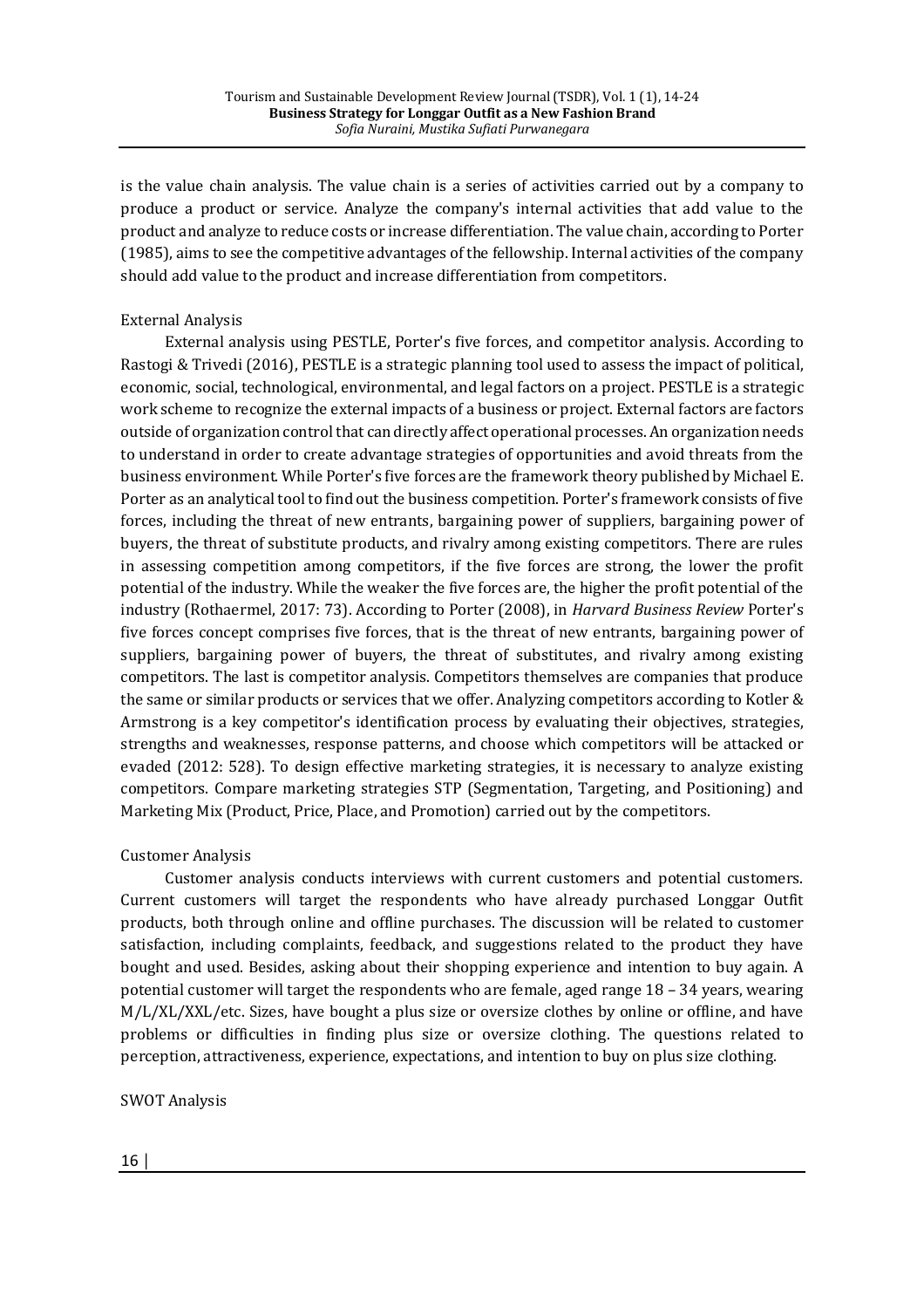SWOT is usually used to manage marketing functions by analyzing competition against company situations. The company's situation must be analyzed by evaluating the overall strengths, weaknesses, opportunities, and threats of the company. According to Kotler & Armstrong, SWOT analysis is related to strengths that consist of internal capabilities, resources, and positive factors that help companies serve their customers and their goals. Weakness comprises internal restrictions and negative factors that can hinder the company's performance. Opportunities are beneficial factors or trends from the external environment that the company can utilize to its advantage. Threats are undesirable external factors or trends that can create performance challenges (2012: 53-54). SWOT analysis will be useful for developing strategies to achieve the company's goals.

# **RESEARCH METHOD**

In this research, the researcher used a qualitative method approach. This approach will find the current business situation, planning business strategies, and proposed new business strategies. Data collection techniques using observation and in-depth interviews as primary data, while secondary data with literature studies using books and journals related to principles of marketing, strategic marketing, and other topics related to this research.

Observation in this research is used to observe the business conditions of Longgar Outfit and its competitors. Observation of two competitors who have a similar business model and marketing channel. While in-depth interviews are conducted with current customers and potential customers, the numbers of respondents in current customers are six people, while in potential customers are 15 people. Small samples that are generally chosen and systematically for relationship consistency give more assurance that the findings represent sufficient members of the average population of the population more than samples of the same size, which are sufficient (Maxwell, 1996: 71).

| <b>Current Customer's Profile</b>   |                                                     |  |  |
|-------------------------------------|-----------------------------------------------------|--|--|
| Number of Respondents               | Six people                                          |  |  |
| Criteria                            | Have already bought Longgar Outfit product          |  |  |
|                                     | (online or offline)                                 |  |  |
| Findings                            | <b>Customer Satisfaction</b>                        |  |  |
|                                     | <b>Customer Shopping Experience</b>                 |  |  |
|                                     | <b>Customer Intention to Buy Again</b>              |  |  |
| <b>Potential Customer's Profile</b> |                                                     |  |  |
| Number of Respondents               | 15 people                                           |  |  |
| Criteria                            | Female                                              |  |  |
|                                     | Aged 18 to 34 years                                 |  |  |
|                                     | Using clothes sizes M/L/XL/XXL/XXXL                 |  |  |
|                                     | Ever buy plus size / oversize clothing by online or |  |  |
|                                     | offline                                             |  |  |
|                                     | Have difficulty in finding suitable or appropriate  |  |  |
|                                     | clothing sizes                                      |  |  |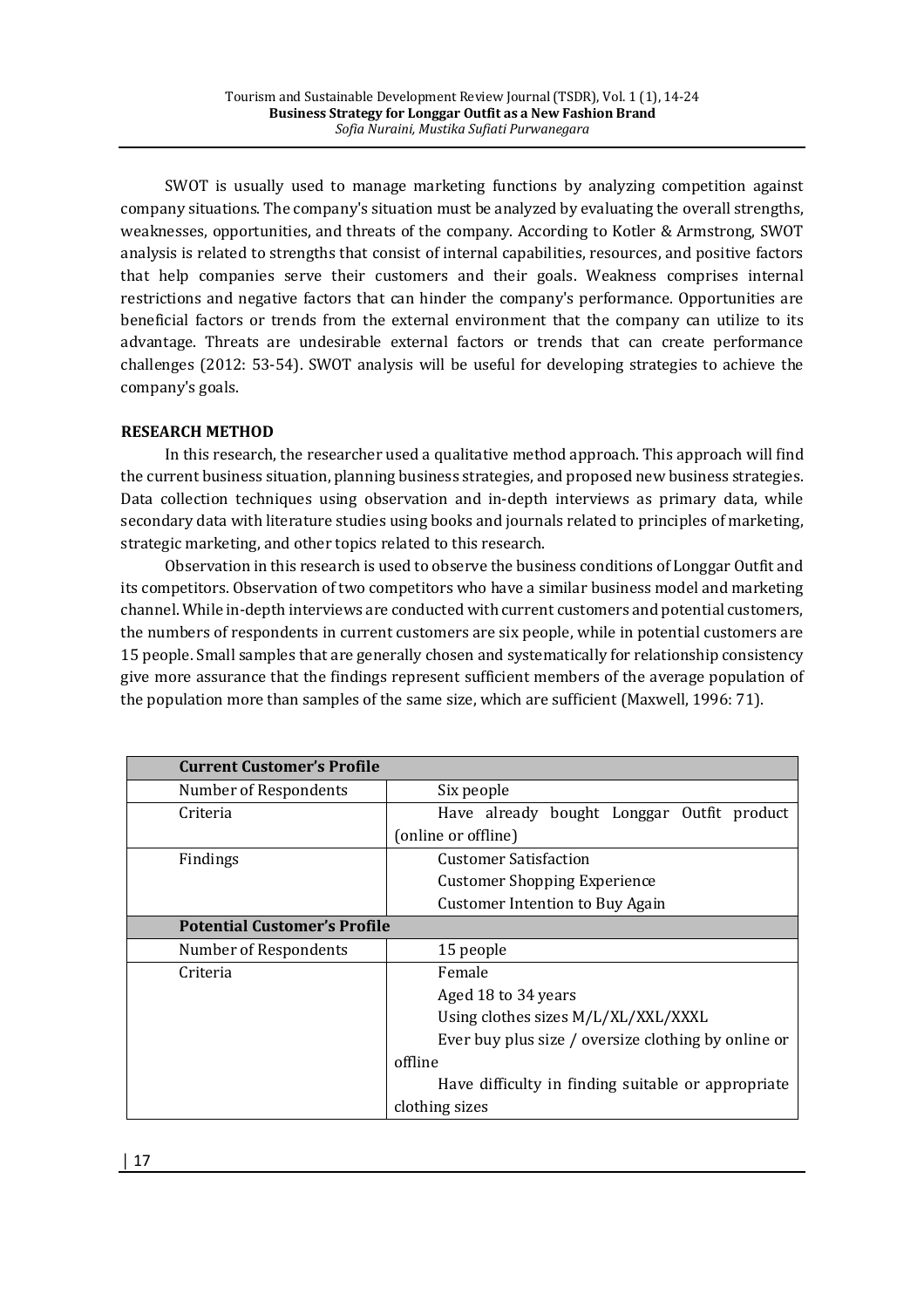| Findings | <b>Customer Perception</b>          |
|----------|-------------------------------------|
|          | <b>Product Attractiveness</b>       |
|          | <b>Customer Shopping Experience</b> |
|          | <b>Customer Expectation</b>         |
|          | <b>Customer Intention to Buy</b>    |

### **Table 1. Criteria of Customer Analysis Respondents**

#### **FINDINGS AND DISCUSSION**

The results of internal analysis related to STP, Marketing Mix (4Ps), and value chain analysis are made as a temporary conclusion in the strengths or weaknesses category. Longgar Outfit strengths are Longgar Outfit product prices are able to compete with competitors, abundant raw material suppliers on the market, double quality control to make sure quality is following standards, friendly and fast customer service, product returns service, and utilizing technological developments to facilitate business. Longgar Outfit weakness are STP strategy has not been validated in the market, Longgar Outfit product choices are not diverse, Longgar Outfit has limited places of sales, product promotion has not been routine, intense, and effective, Longgar Outfit adapts production capacity to tailor vendors, and their performance cannot be controlled by Longgar Outfit, marketing and sales are still focused on online approach, lack of human resources and Longgar Outfit does not have a team yet.

The results of external analysis related to PESTLE, Porter's Five Forces, and competitor analysis are made as a temporary conclusion in the opportunities and threats category. Longgar Outfit opportunities are reducing the final income tax rate will ease the burden on Longgar Outfit, People Business Credit (KUR) program helps Longgar Outfit in accessing finance, UMKM Go Online program is an opportunity for Longgar Outfit to compete in global market, Indonesia's economic growth will have an impact on increasing consumption and purchasing power also SMEs will get a positive impact, trend of online shopping make society tend to be consumptive also SMEs will get a positive impact, internet-based technology facilitates the production, marketing, and builds communication effectively, Longgar Outfit does not depend on one supplier because many other suppliers are available, Longgar Outfit adjusted its target market by the concept of product differentiation, Longgar Outfit product prices are still affordable than competitors, competitors and Longgar Outfit have similar product promotion, Longgar Outfit product price is affordable in accordance with product quality, customers are satisfied with Longgar Outfit services, satisfying shopping experience because the products and service provided are good, looking for opportunities that are not owned yet by competitors which are affordable prices, and most of the potential customers have attractiveness with current clothing fashion trends and follow the trends and Longgar Outfit strives to keep up with current clothing trends. Longgar Outfit threats are plagiarism, and copyright issues have an impact on designs that are easily imitated by other brands, textile waste that pollutes the environment, Longgar Outfit do not have the ability to use environmentally friendly fabrics due to the limited suppliers that sell environmental friendly fabrics and the very high price will affect the product selling price, entering fashion industry is very easy, many competitors from old players and newcomers, many players in the fashion industry and buyers have the power to choose products with price and quality they want, the consumer will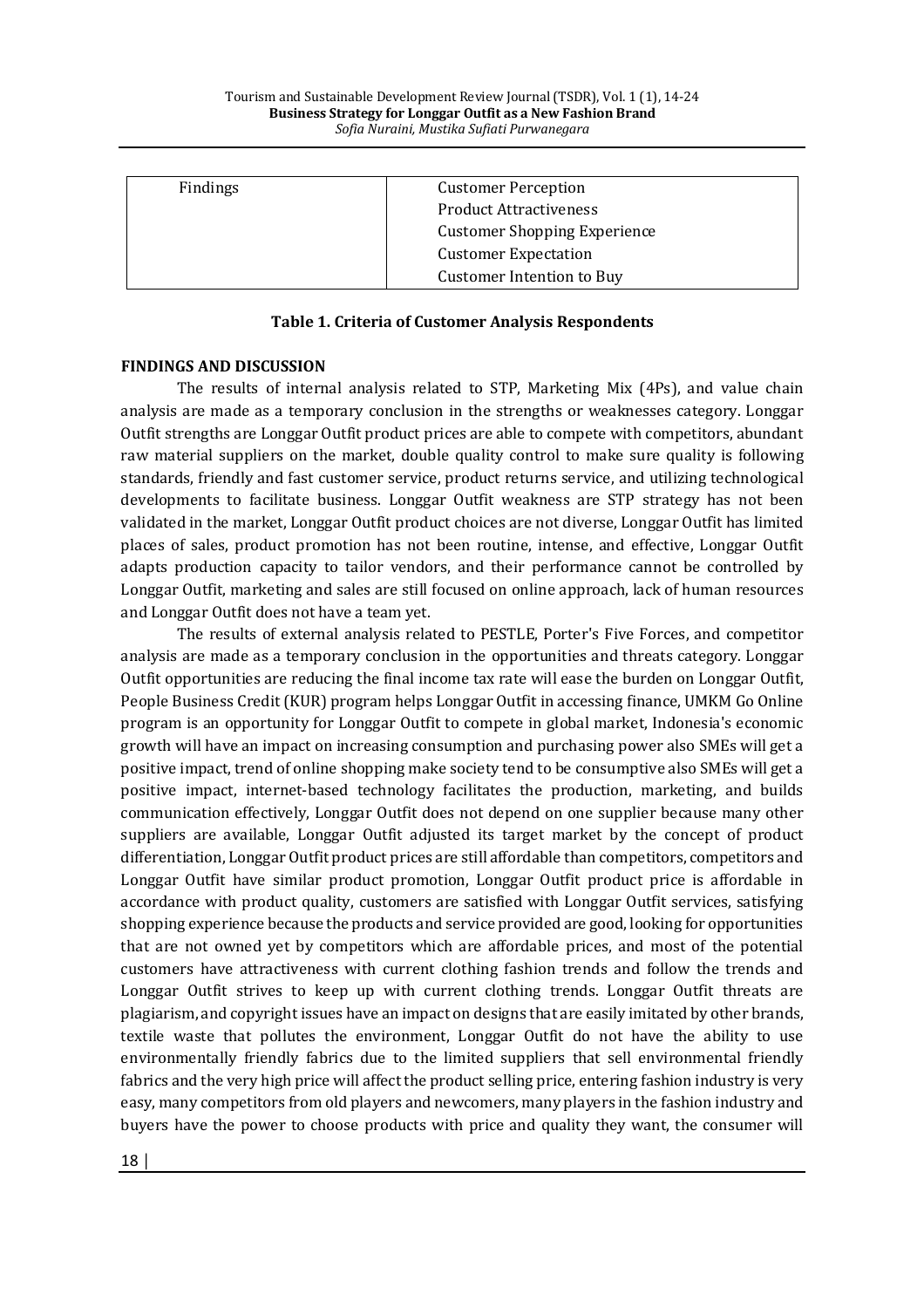easily switch to substitute products, Longgar Outfit has a smaller market segment than the competitors, competitors have a good positioning in plus size clothing on online business, competitors have many product and size choices, competing in the same places with competitors by online marketing, customers feel that Longgar Outfit has a few product and size choices, customers expect to reach Longgar Outfit products in online and offline, customers expect plus size clothing design that is slim-look and elegant, customers expect attractive and reusable packaging design, and customers expect Longgar Outfit to have a physical store yet.

Temporary conclusion results in the form of SWOT analysis above are useful for determining which factors greatly influence the Longgar Outfit problem. Found several main causes of problems form Longgar Outfit that comes from weakness and threat factors. This factor directly influences business issues regarding unstable sales of Longgar Outfit. Based on internal analysis, the main root causes come from marketing strategy and value chain, while the main root causes of external analysis come from competitors and customers.



**Figure 1. Longgar Outfit Root Cause Diagram**

Alternative Business Solution

Analysis of the root cause above will help to find an alternative business solution for Longgar Outfit. The alternative business solution is to develop a new STP strategy, create value proposition canvas, create a point of difference and point of parity, develop a new marketing mix (4Ps) strategy, and organizational structure plan. Develop a new STP strategy to solve 'STP strategy has not been validated in the market' and 'competitors have a good positioning in online marketing' problems. Create value proposition canvas to solve 'Longgar Outfit product choices are not diverse', 'Longgar Outfit has limited places of sales', 'marketing and sales are still focused on online approach', 'competitors have many product and size choices', and 'customers expect to reach Longgar Outfit product by online and offline' problems. Create a point of difference and point of parity to solve 'Longgar Outfit product choices are not diverse', 'Longgar Outfit has limited places

│ 19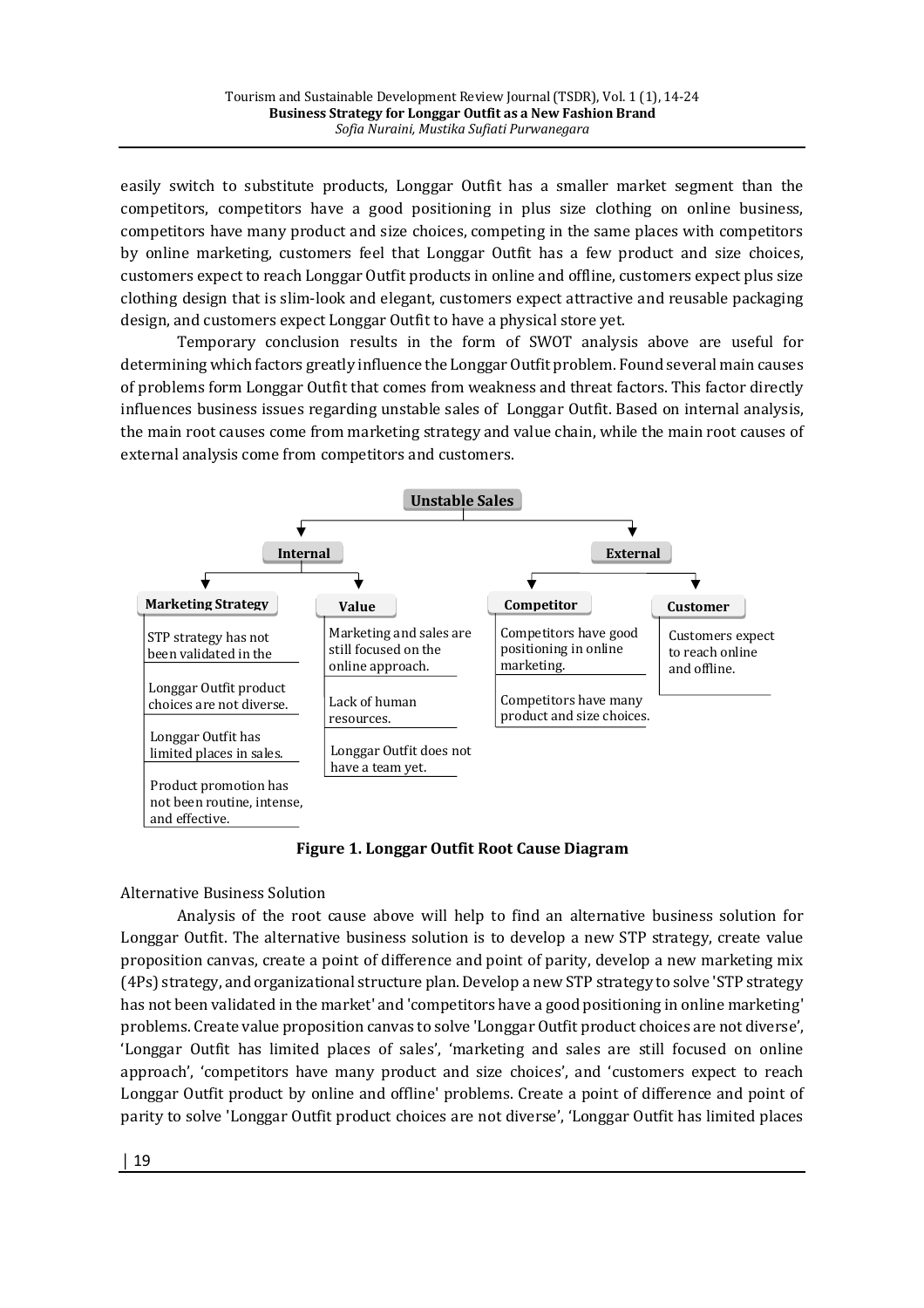of sales', and 'competitors have many product and size choices' problems. Develop new marketing mix (4Ps) strategy to solve 'Longgar Outfit product choices are not diverse', 'Longgar Outfit has limited places of sales', 'product promotion has not been routine, intense, and effective', 'marketing and sales are still focused on online approach', 'competitors have many product and size choices', and 'customers expect to reach Longgar Outfit product by online and offline' problems. Organizational structure plan to solve 'lack of human resources' and 'Longgar Outfit does not have a team' problems.

# New STP Strategy

The first alternative business solution is to create a new STP strategy that has been validated in the market. Longgar Outfit is targeting a local market that is Indonesia, specifically in Java and Sumatera. City reach targets include Bandung, Jakarta, Yogyakarta, Medan, Palembang, Bogor, Dumai, Solo, Indramayu. Targeting women, aged 23 to 34 years, and has an income of around IDR 3,500,000 to 5,000,000 based on an average income. Longgar Outfit will position itself as an oversized brand specialist for women. This is reflected in the target size ranging from size M to XXXL. Longgar Outfit's positioning strategy will target women who are looking for plus size clothing and women who like oversized clothing style.

| Geographic        |                                                                 |
|-------------------|-----------------------------------------------------------------|
| Country           | Indonesia                                                       |
| Country           | Java and Sumatera                                               |
| Region            |                                                                 |
| City              | Bandung, Jakarta, Yogyakarta, Medan, Palembang, Bogor, Dumai,   |
|                   | Solo, Indramayu.                                                |
| Demographic       |                                                                 |
| Age               | $23 - 34$ years                                                 |
| Gender            | Female                                                          |
| Income            | IDR 3,500,000 - 5,000,000                                       |
| Occupation        | Private employee, doctor, college student, government employee, |
|                   | entrepreneur                                                    |
| Education         | High school, undergraduate, graduate                            |
| Psychographic     |                                                                 |
| Size              | M, L, XL, XXL, XXXL                                             |
| Social class      | The lower middle class, middle class                            |
| Lifestyle         | Followers (following trend), fashionable, stylish               |
| Personality       | <b>Fashion enthusiast</b>                                       |
| <b>Behavioral</b> |                                                                 |
| <b>Buying</b>     | Once until four times per month                                 |
| Habits            |                                                                 |
| <b>Benefits</b>   | Quality, fashionable                                            |
| Loyalty           | Medium                                                          |
| Status            |                                                                 |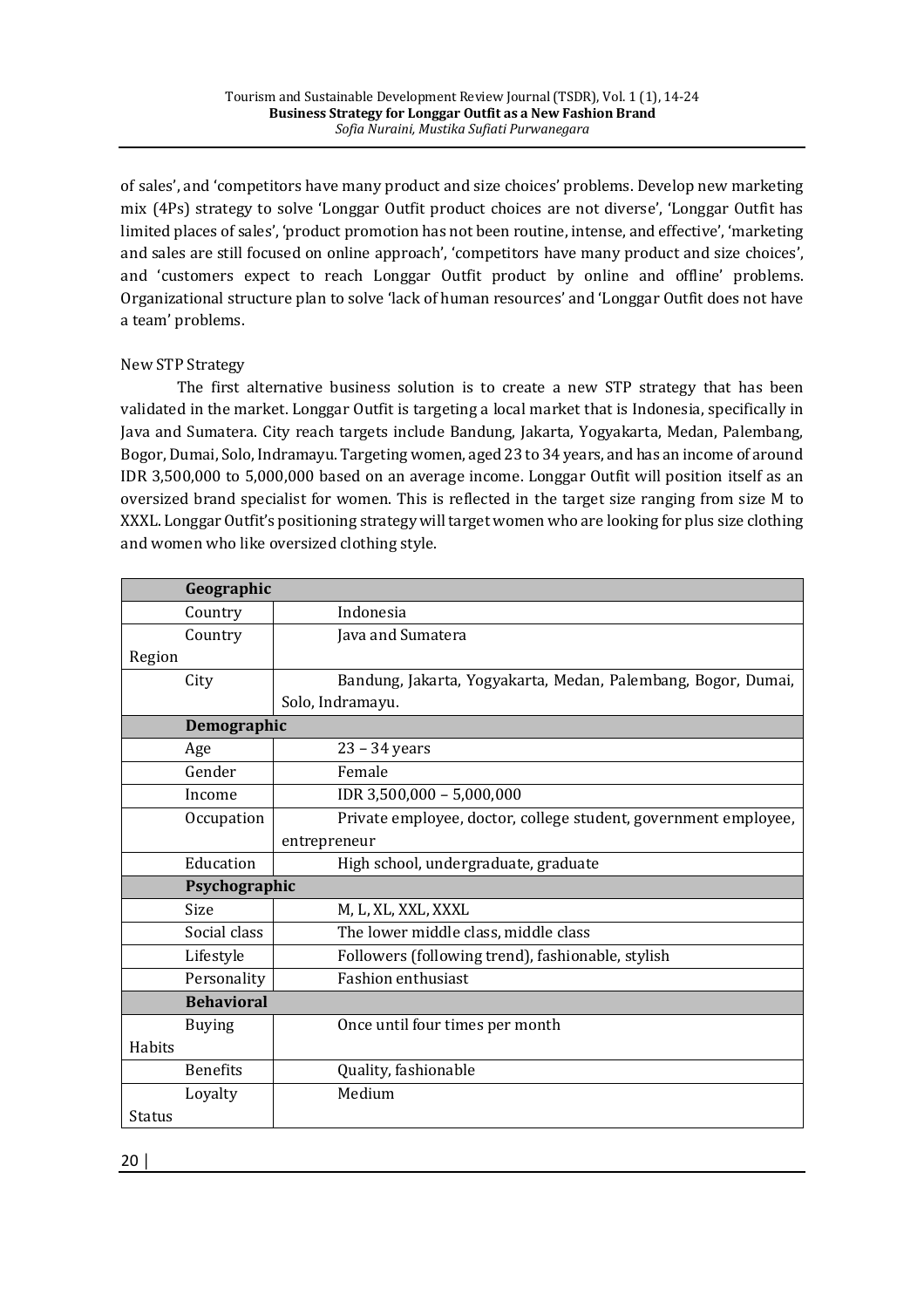| The usage<br>rate of internet        | Medium user, heavy user |  |  |
|--------------------------------------|-------------------------|--|--|
| Attitude<br>toward product           | Enthusiastic, positive  |  |  |
| <b>Positioning</b>                   |                         |  |  |
| Oversized brand specialist for women |                         |  |  |

## Table 2. New STP Strategy for Longgar Outfit

### **Create Value Proposition Canvas**

The value proposition is made to create added value for consumers, why ultimately consumers choose our products compared to other products. A good value proposition is when the products we offer can solve problems and meet the needs of customers. Longgar Outfit has determined the value proposition canvas adjusted to the results of customer jobs, customer pains, and customer gains. Jump into the market to explore what problems that consumers want to solve, what pains they have been feeling, and what they expect from the plus-size or oversized product. Longgar Outfit conducts a market survey for potential customers, according to STP.

Most potential customers are looking for oversized clothes and plus size clothes to support their daily activities. Most of their activities are working, go to campus, hang out, traveling, go to a mall, hunting cafes, worship, family events until regular social gatherings. The most important thing when using plus size or oversize clothes is confidence. Build the confidence to use clothes that are different from medium size. In addition, besides increasing confidence, the presence of plus size or oversize clothing brands can meet lifestyle needs and support the fashionable appearance. Consumers feel they are not out of date and can adjust to trends. Customers also want to build selfprotection through the clothes they wear, build a sense of pride for using local products, and pride in buying products with their own hard work.

Potential customers feel some pains when using or looking for plus size clothing. There are many things that customers do not want when using plus size or oversize clothes, as they look bigger, uncomfortable material because it is tacky or does not absorb sweat, not as expected color with reality especially when online shopping, unsuitable size can be too big or too small, ordinary packaging, hairy material, unsuitable design for large bodies, and unfriendly service. Besides, customers feel barriers to accessing plus size product such as store location unreachable, expensive price, limited brands, and long delivery service. These obstacles are considered by customers in making purchasing decisions. These obstacles will waste time, energy, and costs that can be detrimental to customers.

Customers have several required gains related to comfortable material, diverse products, and affordable prices. Expected gains in plus size clothing is a simple design but can give an elegant impression when used. Simple design but looks elegant can be combined from the selection of materials, good cutting, and color. Another desired gain that customers want is a size fits for the large body (appropriate size) and attractive model or design. In addition, Muslim customers demand Longgar Outfit to make Muslim friendly collections such as not transparent, high collar to cover the chest, and long sleeves that make it easy for ablution.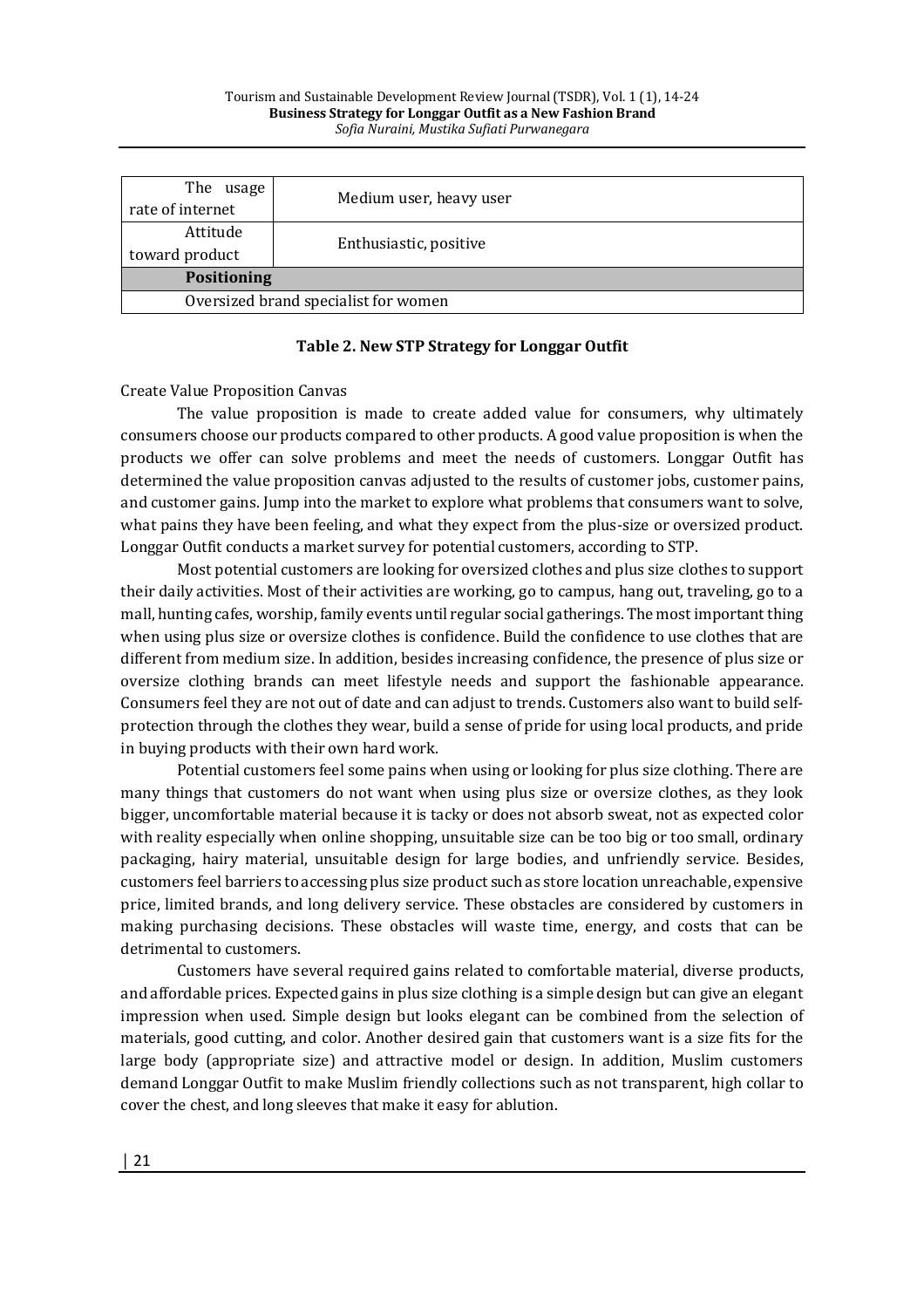After knowing the needs, wants, and desires from the customer profile, we should create a value map that useful as a differentiator of the value offered by Longgar Outfit compared to competitors. Customer profile results will be answered by offering a product that can be pain relievers and gain creators. Longgar Outfit offers products to overcome problems on the customer jobs side. Longgar Outfit offers products that focus on oversized clothing for women. Longgar Outfit wants to overcome the problem of large women in finding clothes. Customers want easy access to buy oversized clothing products that support their daily activities, feel confident, and look fashionable like other medium-sized women.

Longgar Outfit will offer clothing products using comfortable materials that can absorb sweat and are not easily hairy. Loose or drop shoulder-clothing products to overcome models that are not suitable for customers. Slim-look models to cope with plus size or oversize clothes that look big on the body. Offering reasonable product prices that match the quality offered. In addition, Longgar Outfit takes two approaches to reach customers through online sales and offline sales with consignment stores (stockists). The last is to eliminate the anxiety of customers in detail about color and size chart specifically. This is to overcome online purchases that are felt to be always not in accordance with reality, such as the color is different from the picture, and size does not match with the description. Longgar Outfit also will focus on long sleeves for Muslims, provide a simple design, and provide three to four times new product articles every month.

## Create Point of Difference (POD) and Point of Parity (POP)

In positioning the brand, we must have a Point of Difference and Point of Parity when compared with competitors. The goal is as a process to create a brand position. After creating a value proposition, Longgar Outfit must determine Point of Difference (PODs) and Point of Parity (POPs). PODs become a uniqueness or excellence that is owned by a product that makes the product different from competitors. PODs become something that is desired by consumers. Thus the determination of PODs is able to give consumers a strong reason to buy a product that cannot be matched by competitors. The way to do this is by communicating the benefits of unique products. POPs are the similarity of the company's products with other companies that must be owned if the brand wants to exist in market competition. POPs are not important or unique, but they are essential to ensure brand legitimacy and credibility. POPs are not a reason for consumers to choose a brand; the absence of POPs is a strong reason to reduce brand value.

POD and POP must be owned by a product because both are equally important. Determination of POD and POP formulated by Longgar Outfit based on benchmarking with competitors. Look for weaknesses from competitors to be used as POD opportunities for Longgar Outfit. PODs of Longgar Outfit are the drop shoulder sleeve model, size chart, target market, and service while POPs of Longgar Outfit are plus size apparel and marketing channel.

# Develop New Marketing Mix (4Ps) Strategy

Longgar Outfit needs to make a new strategy related to the marketing mix. The aim is to make a new product, price, place, and promotion recommendations based on the needs and desired of potential customers. Look into the 4Ps variations that potential customers want in plus size or oversized clothing brand. In addition to finding the difference between Longgar Outfit marketing mix strategies and those of competitors.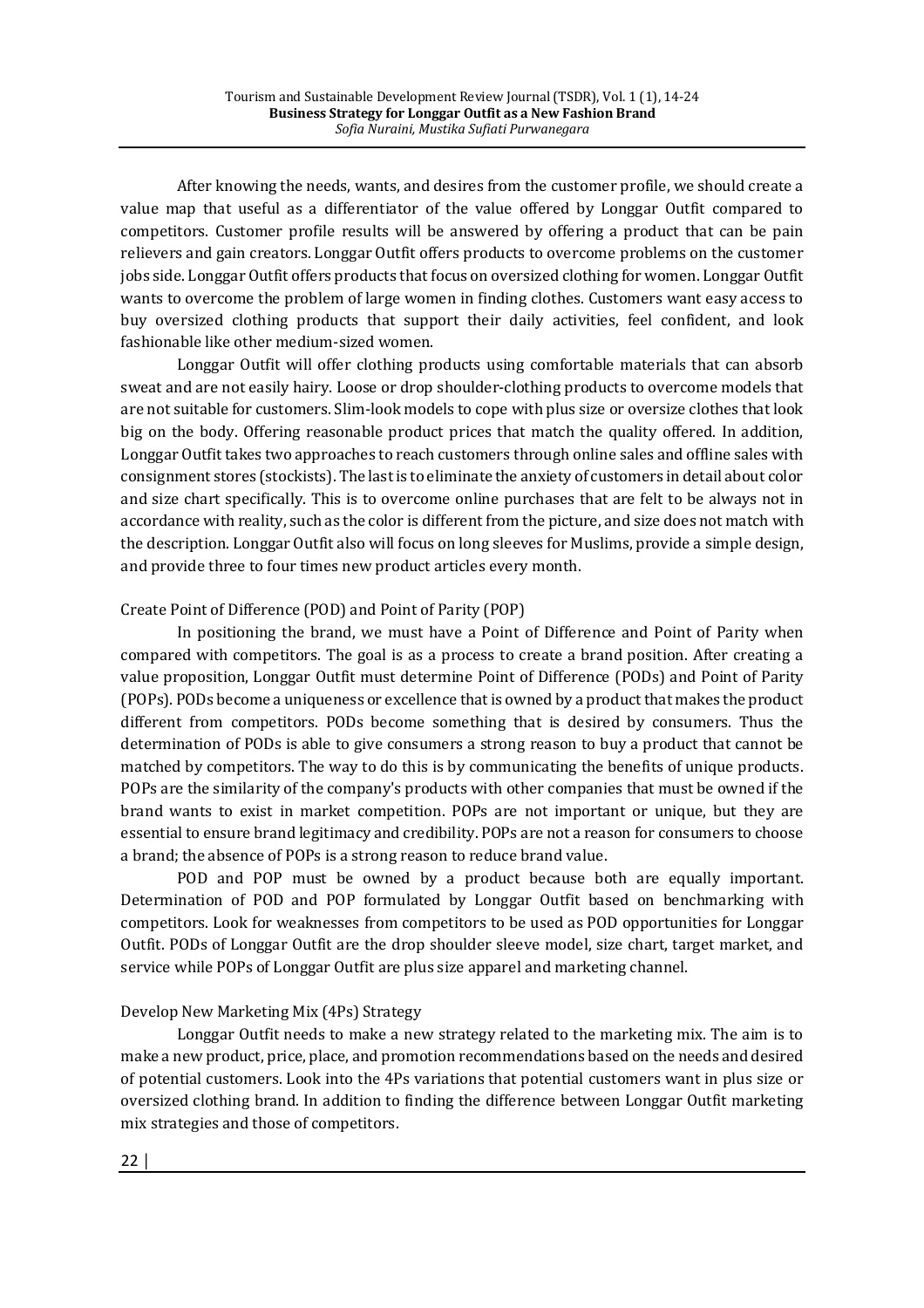Most of the potential customers are local markets that live in a tropical climate. Tropical climate characteristics that have an average temperature of  $20^{\circ}C - 30^{\circ}C$  and require Longgar Outfit to choose product material that is comfortable to wear and can absorb sweat well. Potential customers want product material that suitable for a tropical climate such as Japanese cotton, combed cotton, rayon, linen, and cerutty. Expected colors are basic colors like black, gray, beige, brown, white, mustard, red, blue, pink, purple, and green. In addition to color selection, the motif is also a concern for potential customers besides plain clothes. Various kinds of clothing motifs are available in the market, but the motifs that are preferred by potential customers are abstract, stripe, and polkadot. Potential customers usually use plus size clothing starts from L or XL size. The combination of each size will be adjusted to bust and armpit size. Clothing size adjusted to the results of customers' demand, bust sizes range from  $100 - 125$  cm while armpit sizes range from  $40 - 45$  cm.

Types of clothing that potential customers want and often used in their daily activities are outer, shirt, t-shirt, tunic, and sweater. This type of clothing was chosen because it is easy and suitable to combine in everyday outfits. Dynamic life and lifestyle are other reasons. Another part of the product is the packaging. Packaging will be an added value for potential customers in buying clothes. Not all buyers pay attention and care about the packaging used. However, there are some potential customers who consider packaging as important. Product packaging for potential customers must be neat, attractive, and can be used or reused. Longgar Outfit will use strong and durable materials include spunbond, canvas, parachute, gunny sack, and rice sack.

Overall from product details expected by potential customers, customers willing to pay for plus size or oversized product with a range of IDR 100,000 until 300,000 per item. Customers realize the plus size or oversized clothes is not a relatively low price. The selling price will represent the quality of the material used. Customers feel that many plus size or oversize products are affordable in the market but do not provide comfort for users. This price range can be used as a benchmark for Longgar Outfit to market their products. The price given must remain comparable to the quality expected by customers.

The place of sales that potential customers like to find plus size or oversize products through online and offline. The results of the interview stated that most of the potential customers preferred offline shopping than online shopping. Customers do online shopping through social media like Instagram and some marketplaces, while customers usually do offline shopping in stores and department stores. When offline shopping, customers can try whether the clothes fit or not with their bodies and whether it is comfortable or not. Longgar Outfit currently markets its products through Instagram may consider selling through marketplaces and offline stores. Longgar Outfit will take advantage of the marketplace, such as Shopee, Tokopedia, or other marketplaces, to expand online marketing. Meanwhile, to reach offline marketing, Longgar Outfit plans to cooperate with brands that already have a store and put Longgar Outfit products in their place. This collaboration is called a consignment store or stockist.

The last marketing mix strategy is promotion. Most of the potential customers like to search and find for plus size brands through online media. Potential customers find many plus size clothing brands through Instagram Ads, celebrity accounts, and bazaars. Longgar Outfit can use Instagram Ads for routine promotion per day, while promotion through celebrity accounts and bazaar events